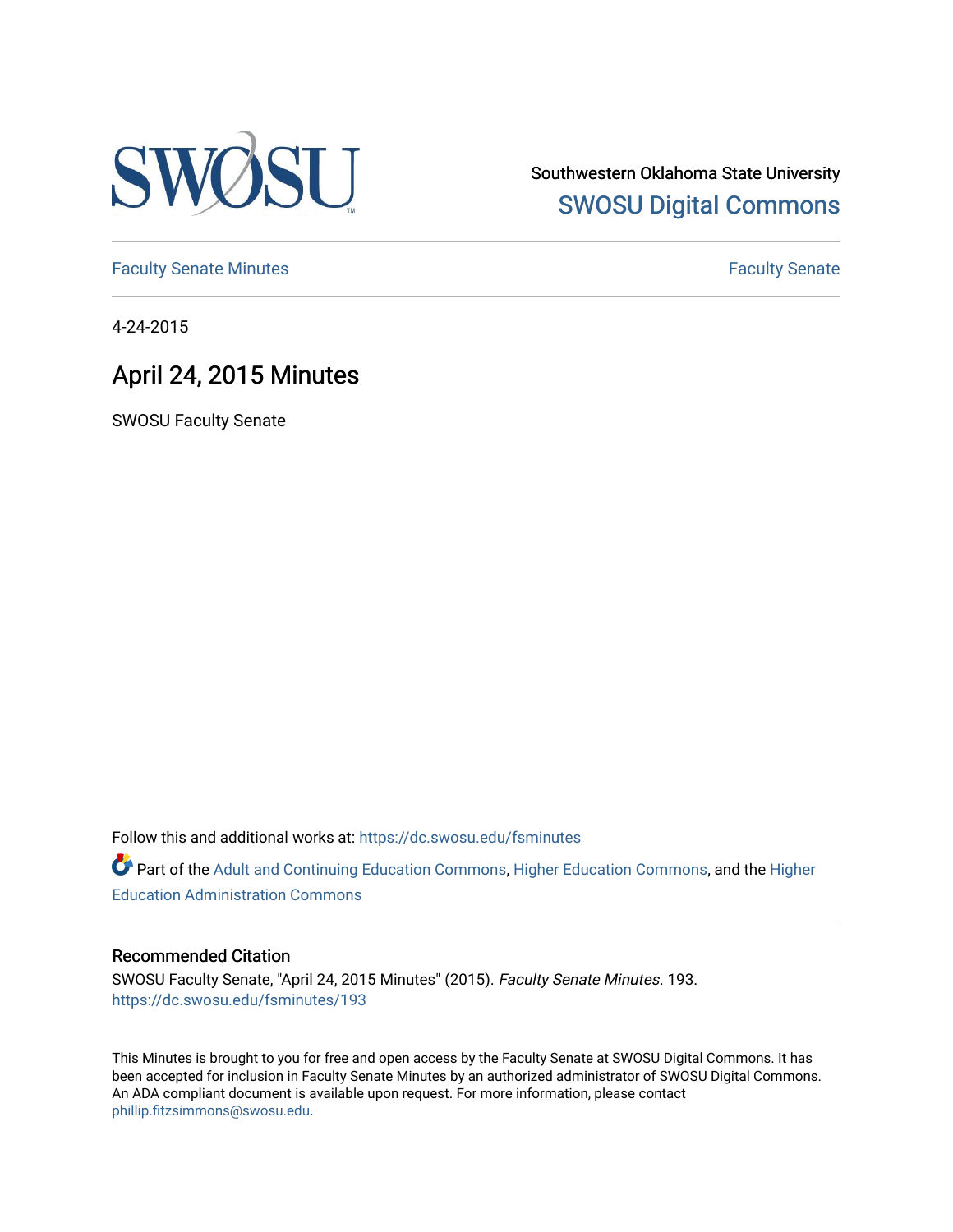# **Southwestern Oklahoma State University**

### **Faculty Senate Meeting April 24, 2015**

#### **Approved Minutes**

- **I. CALL TO ORDER**: Faculty Senate President Evette Meliza called the April meeting of the Faculty Senate to order at 1:59 pm in Education 201.
- **II. ESTABLISHMENT OF A QUORUM**: The following members were in attendance: Jimena Aracena, Kristin Griffeath (for David Bessinger), Tammy Blatnick, John Bradshaw, Brad Fitzgerald (for Brad Bryant), Dayna Coker (Sayre). Tommye Davis (Sayre), Stacey Dipaolo, Jerry Dunn (Sayre), Jared Edwards, Fred Gates, Ryan Haggard, Tiffany Kessler, Doug Linder, Jim Long, Scott Long, Kris Mahlock, Tom McNamara, Evette Meliza, Bo Pagliosotti, Kevin Collins (for Cynthia Pena), Linda Pye, Ann Russell, Lisa Schroeder, Karen Sweeney, Wayne Trail, and Trisha Wald.
- **III. CERTIFICATION OF SUBSTITUTES:** Kristin Griffeath attended the meeting in place of David Bessinger, Brad Fitzgerald replaced Brad Bryant, and Kevin Collins attended instead of Cynthia Pena.
- **IV. PRESENTATION OF VISITORS:** There were no visitors at the meeting.
- **V. APPROVAL OF MINUTES:** The Minutes from the March meeting were approved through a voice vote.
- **VI. ANNOUNCEMENTS:**
	- **A. Faculty Senate President Evette Meliza**
		- **1. From the Executive Council meeting of April 20, 2015:**
			- a. There has been no agreement between the House and Senate on the budget.
			- b. The OLAP bill is still alive. It requires students to complete 30 hours each academic year to stay eligible for OLAP funds.
			- c. The SWOSU budget is \$800,000 in deficit now. A 2-3% enrollment increase is needed to balance the budget this year.
			- d. President Beutler, Dr. South, and Mr. Fagan have been visiting departments on campus discussing budget issues.
			- e. Summer enrollment is up 2%. Fall enrollment is down at this time.
			- f. When the State of Oklahoma becomes a member of the SARA program, SWOSU can join and become very competitive with online classes.
			- g. Wellness Center, event center, student activity, and ITS fees are currently paid by all students. The question of what fees students in totally online programs should and should not pay will need to be examined.
			- h. To conserve energy, SWOSU administrative offices will be open from 7:30-4:00 beginning May 11th. Regular hours will resume on August 10th. During the summer, as many HVAC units as possible will be turned off at 4:00. There will be exceptions as needed. This is a result of the governor's mandate to reduce energy consumption 20% by 2020. The base year for the 20x20 mandate is 2013.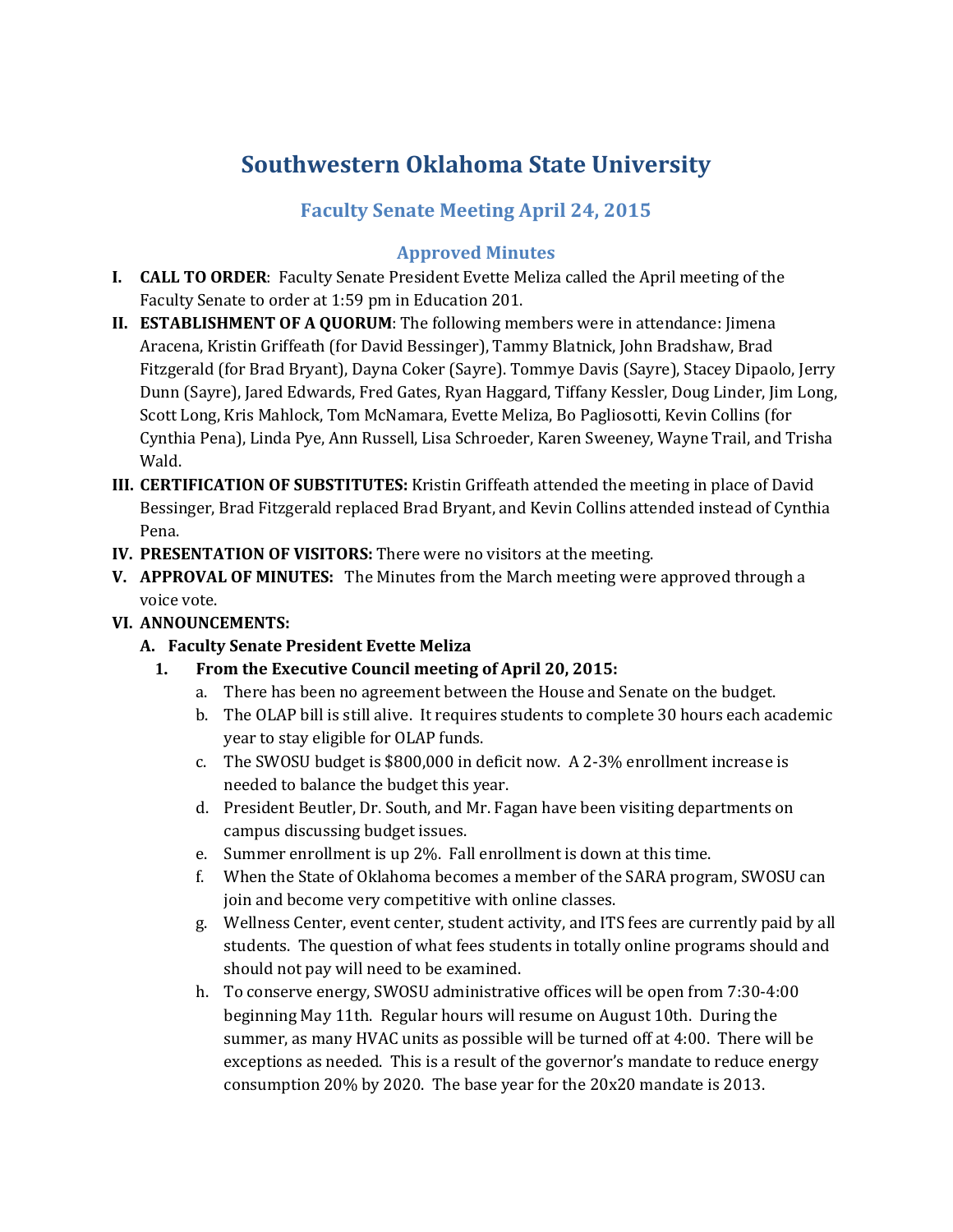Unfortunately, the energy consumption savings SWOSU made between 2005 and 2013 will not count under the mandate.

- i. With the closing of the Cheyenne Arapaho Tribal College, students from the college will need advisors. If you would like to volunteer, please contact Dr. Boyd, the Vice President of Student Affairs. SWOSU would like to offer two former CATC courses each semester using adjuncts.
- j. The Dean of Students discussed Title IX compliance. There are 50 new Title IX requirements, 17 of which can be satisfied without additional funds at SWOSU. Title IX compliance could cost \$100,000 a year. Annual Title IX training will be required for all of the SWOSU community. Before these new requirements, SWOSU had been totally Title IX compliant. The deadline for compliance with the new requirements is November 2015.
- k. Commencement will be held May 9th beginning at 10:00.

### **2. From the Administrative Council meeting of April 20, 2015:**

- a. Distance and eLearning reminds faculty that Lynda.com is available to help both faculty and students with a variety of topics.
- b. Twenty online courses have been totally approved for Fall 2015, however, 73 rubrics still need to be submitted for fall online courses. This is necessary to meet the requirements for SARA.
- c. Distance and eLearning is working on accessibility for online courses. Transcripts for courses will be needed. Subtitles will also be needed for videos and images posted to courses on Canvas. The target date is to be announced.
- d. Classroom technology updates are ongoing. A fax server will be installed for the 75 fax machines on campus.
- e. READ program posters in the library are being replaced with updated posters. The softball team is on one of the new posters.
- f. The Library is sponsoring DeStress Fest during finals. Snacks and a therapy dog will be available for those who need to de-stress. The Library will also have extended hours on the Friday through Sunday before finals begin.
- g. There have been three New Student Orientation sessions with 589 freshmen. Todd Boyd asked that anyone who will be attending an area high school awards ceremony and would be willing to present SWOSU awards at the ceremony contact him. His office is unable to attend all of the ceremonies and would like to have representatives at as many events as possible.
- h. The April 20, 2015 meeting with the Provost was postponed.
- i. The Faculty Senate is hosting a retirement reception on Thursday, April 30th from 2:00 to 4:00 in the Bulldog Beanery. Those faculty members retiring are: Kathy Brooks, Arden Aspedon, Les Crall, Ralph May, Warren Moseley, Valerie Reimers, Helen Maxson, Viki Craig, Marion Prichard, Ray Read, and Richard Stowe.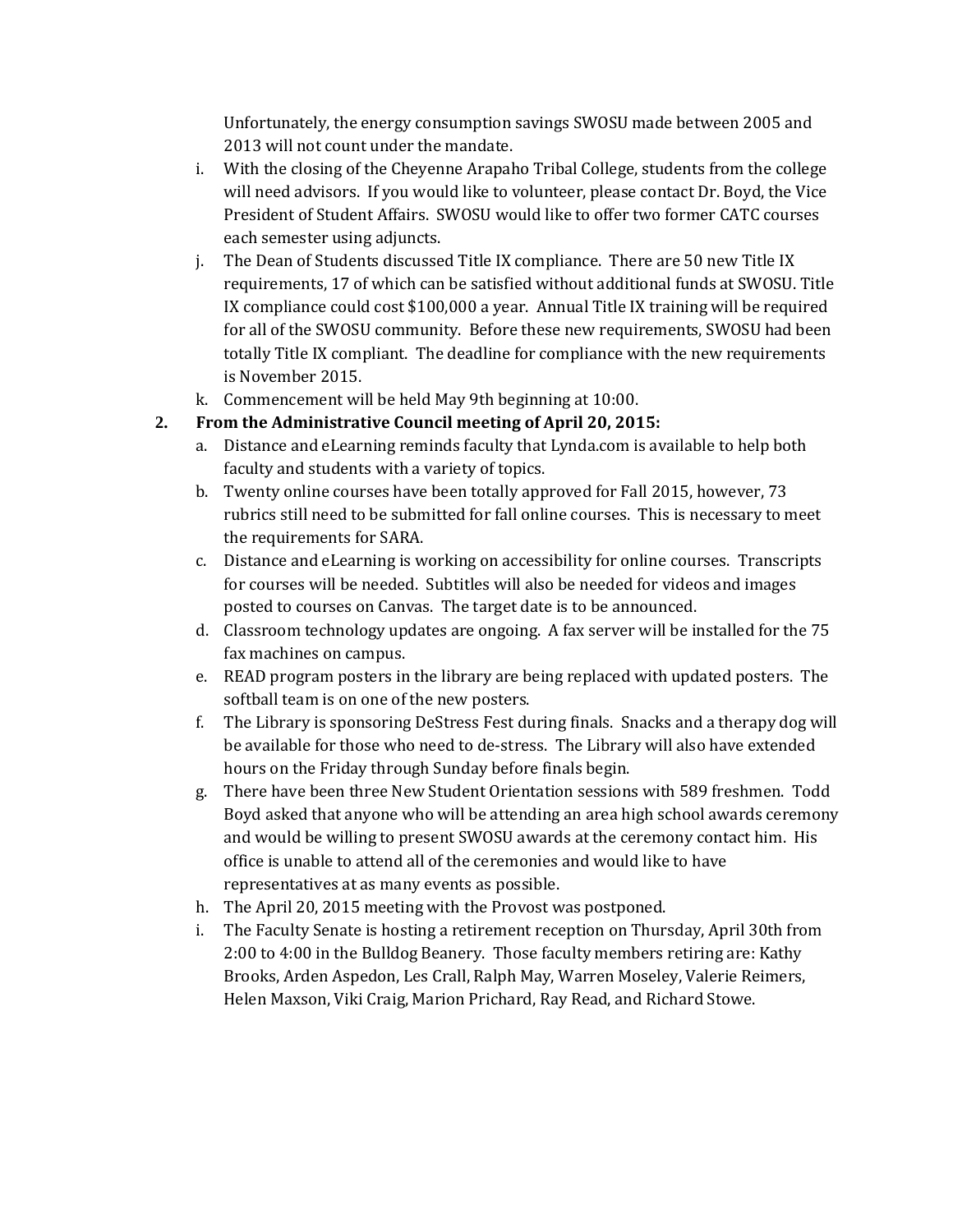#### **B. Faculty Senate Secretary/Treasurer Tom McNamara :**

- **1.** Please sign the roll sheet.<br>**2.** Treasurer's Report:
- **2.** Treasurer's Report:

| a. | <b>BancFirst Checking Account:</b> | March Meeting Balance: \$1865.94                           |          |
|----|------------------------------------|------------------------------------------------------------|----------|
|    |                                    | <b>CURRENT BALANCE:</b>                                    | \$1865.4 |
|    | b. University Account:             | March Meeting balance: \$105.01<br><b>CURRENT BALANCE:</b> | \$105.01 |

- **C. President-Elect Jared Edwards:** Nothing to report at this time.
- **D. Past President Fred Gates:** Nothing to report at this time.
- **E. Student Government Representative:** There was not Student Government Representative at the meeting.

#### **VII.REPORTS FROM STANDING AND AD HOC COMMITTEES:**

**1. Report from the Faculty Senate Audit Committee** 

The 2014 - 2015 Audit Committee conducted a review of the bank statements between the dates of March 18, 2014 and April 15, 2015.

There were no discrepancies found in either the bank or the University Accounts.

**Observation and recommendation**: The Treasurer's Report in the Faculty Senate Minutes, dated September 26, 2014, referred to a September Meeting Balance and it needs to read August Meeting Balance.

Please refer to the following excerpt from the September 26, 2014, Faculty Senate Minutes.

| <b>Approved Minutes</b><br>Southwestern Oklahoma State University<br>FACULTY SENATE MEETING<br>September 26, 2014<br>B. Secretary/Treasurer Tom McNarmara<br>1. Roll Sheet – please sign.<br>2. Treasurer's Report:<br>a. BancFirst Checking Account: August Meeting Balance: \$1933.59<br>Dues Collected<br>\$10.00<br>(\$77.65)<br>New Faculty Reception |  |
|------------------------------------------------------------------------------------------------------------------------------------------------------------------------------------------------------------------------------------------------------------------------------------------------------------------------------------------------------------|--|
| <b>CURRENT BALANCE:</b><br>\$1865.94                                                                                                                                                                                                                                                                                                                       |  |
| b. University Account: September August Meeting balance: \$105.01<br><b>CURRENT BALANCE: \$105.01</b>                                                                                                                                                                                                                                                      |  |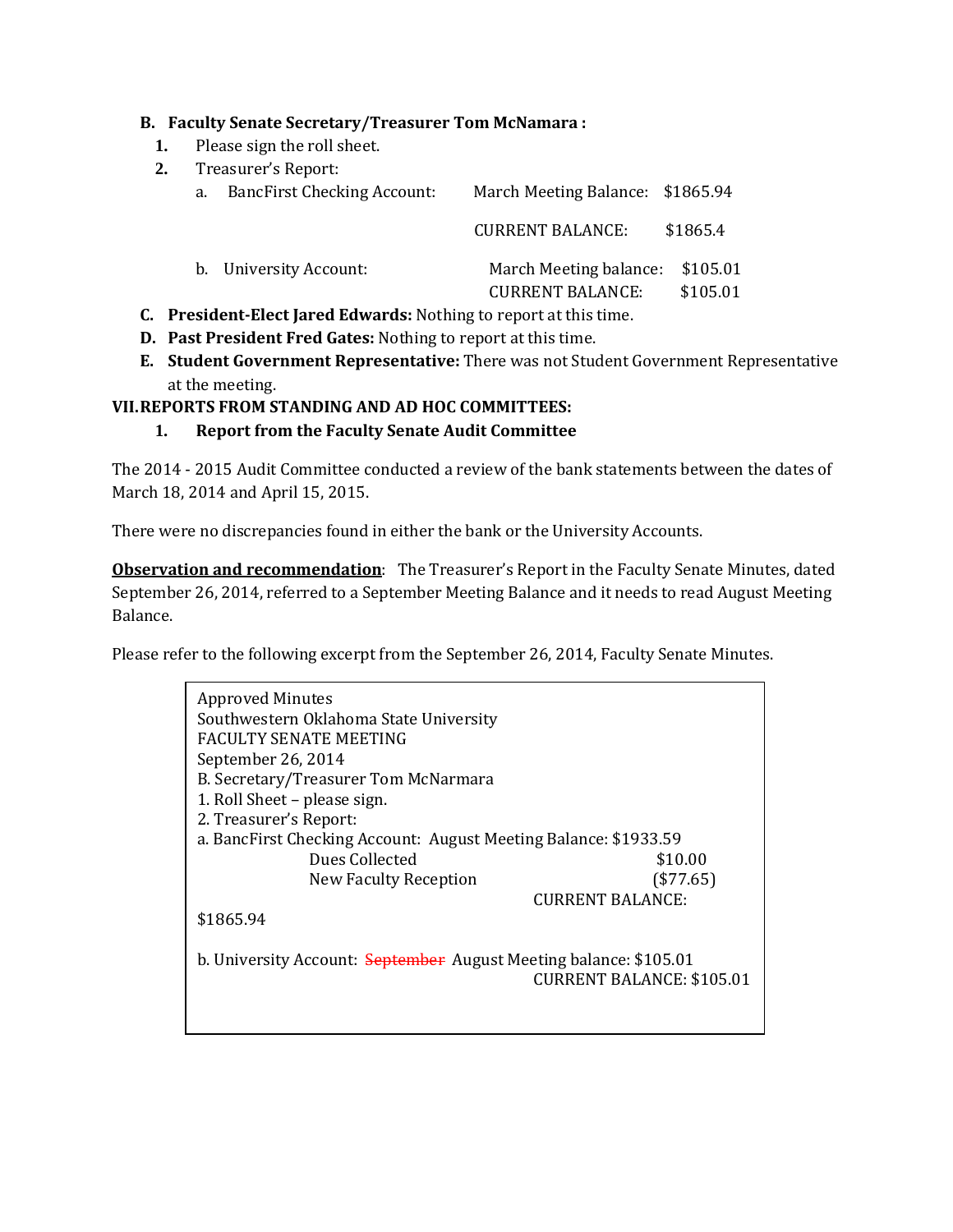**2. Report from the Faculty Senate Nominating Committee:** See Appendix A for the candidates who have volunteered to fill the positions on the various Faculty Standing Committees.

**Faculty Senate Motion 2015-04-01:** The open positions on the various Faculty Standing Committees shall be filled according to the plan set forth on the slate ballot.

The motion passed by a voice vote. There was no opposition.

**VIII. UNFINISHED BUSINESS:** There was no unfinished business from the March meeting. **IX. NEW BUSINESS:** 

**Faculty Senate Motion 2015-04-02:** The faculty senate proposes that the faculty members of the committee for approving honorary doctorates be appointed by the faculty senate and limited to faculty members with earned doctorates.

**Rationale:** As a standing committee approved by the faculty senate, it seems reasonable that the faculty senate be involved in the formulation of the committee itself. Also, those voting to award doctoral degrees to others should hold earned doctoral degrees and the perspective that comes from that process in order to stress a high standard of achievement to justify the awarding of said honorary degrees.

The motion was passed following a voice vote with no opposition.

**Point of Information:** While the Faculty Senate is sensitive to the needs of those with disabilities, there is concern regarding the administration's response to new interpretations of federal regulations. It is the opinion of the Faculty Senate that the administration is underestimating the person-hours needed to execute these changes by the Fall semester of 2015.

Respectfully submitted,

Evette Meliza, Faculty Senate President

Tom McNamara, Faculty Senate Secretary

**Next Meeting:**

**Friday, May 1 at 2:00 PM**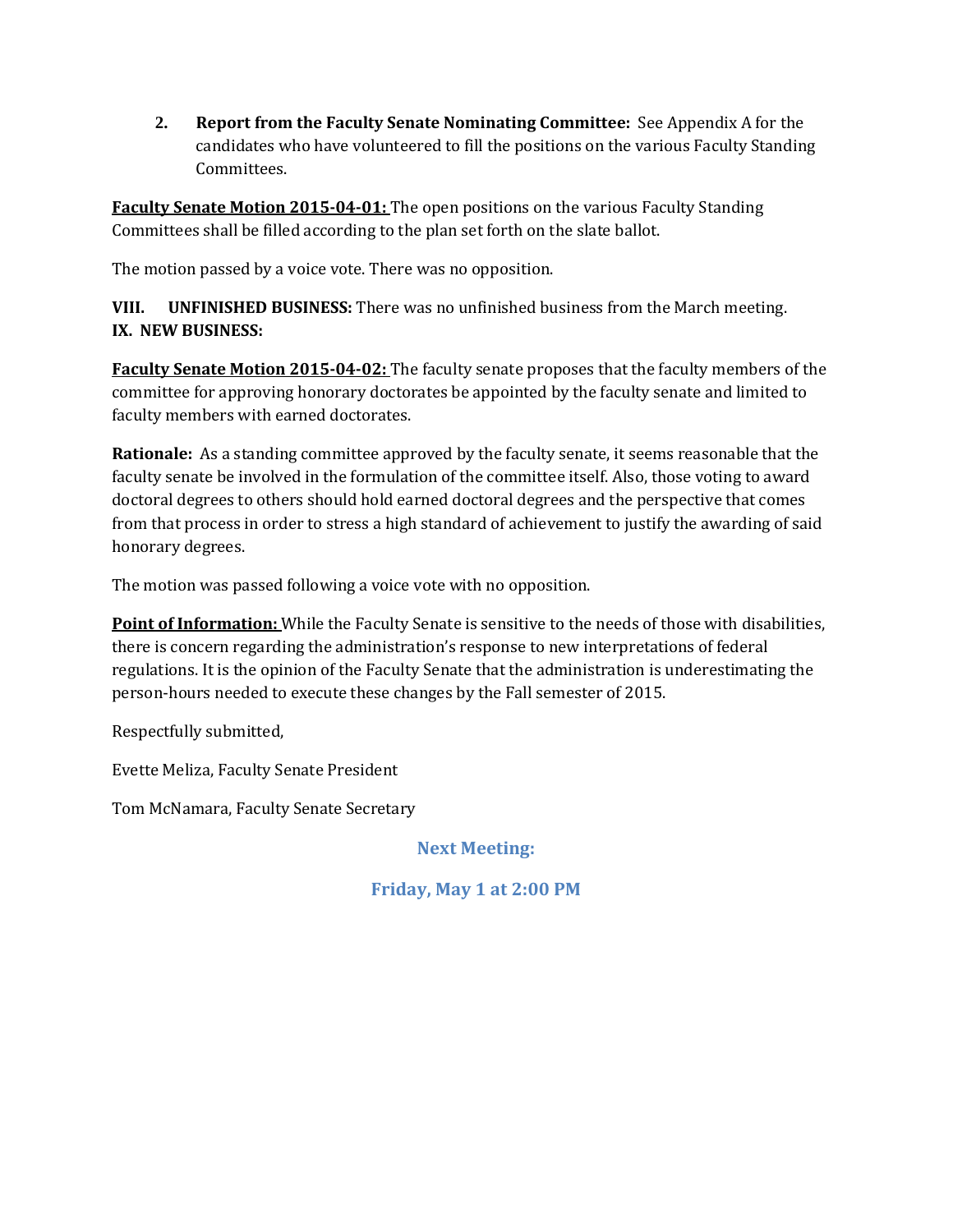## **Appendix A**

| G 2014 FACULTY SENATE COMMITTEE BALLOT<br>Office/Committee | College                         | Nominee                                | <b>BALLOT BOX</b> |
|------------------------------------------------------------|---------------------------------|----------------------------------------|-------------------|
| FS President-Elect                                         |                                 | Tom McNamara                           | X" to vote for    |
| FS Secretary-Treasurer                                     |                                 | Trisha Wald                            |                   |
|                                                            |                                 |                                        |                   |
| Academic Advisory & Scholarship Council                    |                                 | <b>VOTE FOR THREE</b><br>Erin Ridgeway |                   |
|                                                            |                                 | <b>CheriWalker</b><br>Amanda Smith     |                   |
|                                                            |                                 | Rickey Cothran                         |                   |
|                                                            |                                 | Denis Trubitsyn                        |                   |
| Academic Appeals                                           |                                 | <b>VOTE FOR TEN</b><br>Marcy Tanner    |                   |
|                                                            |                                 | Cynthia Pena<br>Cheri Walker           |                   |
|                                                            |                                 | Robin Griffeath                        |                   |
|                                                            |                                 | <b>Barry Gales</b><br>Mindy Burgess    |                   |
|                                                            |                                 | Shelley Martinson                      |                   |
|                                                            |                                 | Mapopa Sanga<br>Frederic Murray        |                   |
|                                                            |                                 | Lisa Friesen                           |                   |
|                                                            |                                 | Dan Brown                              |                   |
| Benefits                                                   | ASSOC. & APPLIED   VOTE FOR ONE |                                        |                   |
|                                                            |                                 |                                        |                   |
| Bernhardt                                                  |                                 |                                        |                   |
|                                                            | ARTS & SCI                      | <b>VOTE FOR ONE</b><br>Robin Griffeath |                   |
|                                                            |                                 | Shelley Martinson                      |                   |
|                                                            |                                 | Dorie Astle                            |                   |
|                                                            | PROF. & GRAD                    | <b>VOTE FOR ONE</b><br>Marcy Tanner    |                   |
|                                                            | ASSOC. & APPLIED   VOTE FOR ONE |                                        |                   |
|                                                            |                                 |                                        |                   |
|                                                            | COP                             | <b>VOTE FOR ONE</b>                    |                   |
|                                                            |                                 | Tom Davis                              |                   |
| Campus Environment                                         |                                 | VOTE FOR ONE<br>Robin Griffeath        |                   |
|                                                            |                                 | Shelley Martinson                      |                   |
|                                                            |                                 | Debra Holmes<br>Dorie Astle            |                   |
|                                                            |                                 | Amanda Smith                           |                   |
|                                                            |                                 | Rickey Cothran<br>Denis Trubitsyn      |                   |
|                                                            |                                 | Anne Pate                              |                   |
| Distance and eLeaming Council                              |                                 |                                        |                   |
|                                                            | ARTS & SCI                      | VOTE FOR ONE<br>Tugba Sevin            |                   |
|                                                            |                                 |                                        |                   |
|                                                            | PROF. & GRAD                    | <b>VOTE FOR ONE</b><br>Marcy Tanner    |                   |
|                                                            |                                 | Juliana Bell<br>Lisa Friesen           |                   |
|                                                            |                                 | <b>Brandon Phillips</b>                |                   |
|                                                            | ASSOC. & APPLIED                | <b>VOTE FOR ONE</b>                    |                   |
|                                                            |                                 |                                        |                   |
|                                                            | LIBRARY                         | VOTE FOR ONE<br><b>April Miller</b>    |                   |
| <b>Faculty Development</b>                                 |                                 |                                        |                   |
|                                                            | ARTS & SCI                      | <b>VOTE FOR ONE</b><br>Cynthia Pena    |                   |
|                                                            |                                 | Shelley Martinson                      |                   |
|                                                            |                                 | Amanda Smith<br>Rickey Cothran         |                   |
|                                                            |                                 | Denis Trubitsyn                        |                   |
|                                                            |                                 | Becky Bruce                            |                   |
|                                                            | LIBRARY                         | VOTE FOR ONE<br>Erin Ridgeway          |                   |
|                                                            | PROF. & GRAD                    | <b>VOTE FOR ONE</b>                    |                   |
|                                                            |                                 | Robin Sobansky                         |                   |
|                                                            |                                 | Anne Pate                              |                   |
|                                                            | ASSOC. & APPLIED                | <b>VOTE FOR ONE</b>                    |                   |
| Faculty Grievance and Appellate Committee                  |                                 |                                        |                   |
| (Must be Tenured)                                          | PROF. & GRAD.                   | <b>VOTE FOR THREE</b>                  |                   |
|                                                            |                                 | Mindy Burgess<br>Evette Melliza        |                   |
|                                                            |                                 |                                        |                   |
|                                                            | A&AS/LIBRARY                    | VOTE FOR ONE                           |                   |
|                                                            |                                 | Frederic Murray                        |                   |
|                                                            | PHARM                           | VOTE FOR ONE<br><b>Barry Gales</b>     |                   |
|                                                            |                                 | <b>VOTE FOR ONE</b>                    |                   |
| Financial Assistance Advisory & Appeals                    |                                 | Erin Ridgeway                          |                   |
|                                                            |                                 | Denis Trubitsyn                        |                   |
| <b>Intellectual Property</b>                               |                                 | <b>VOTE FOR TWO</b><br>Mapopa Sanga    |                   |
|                                                            |                                 | Denis Trubitsyn                        |                   |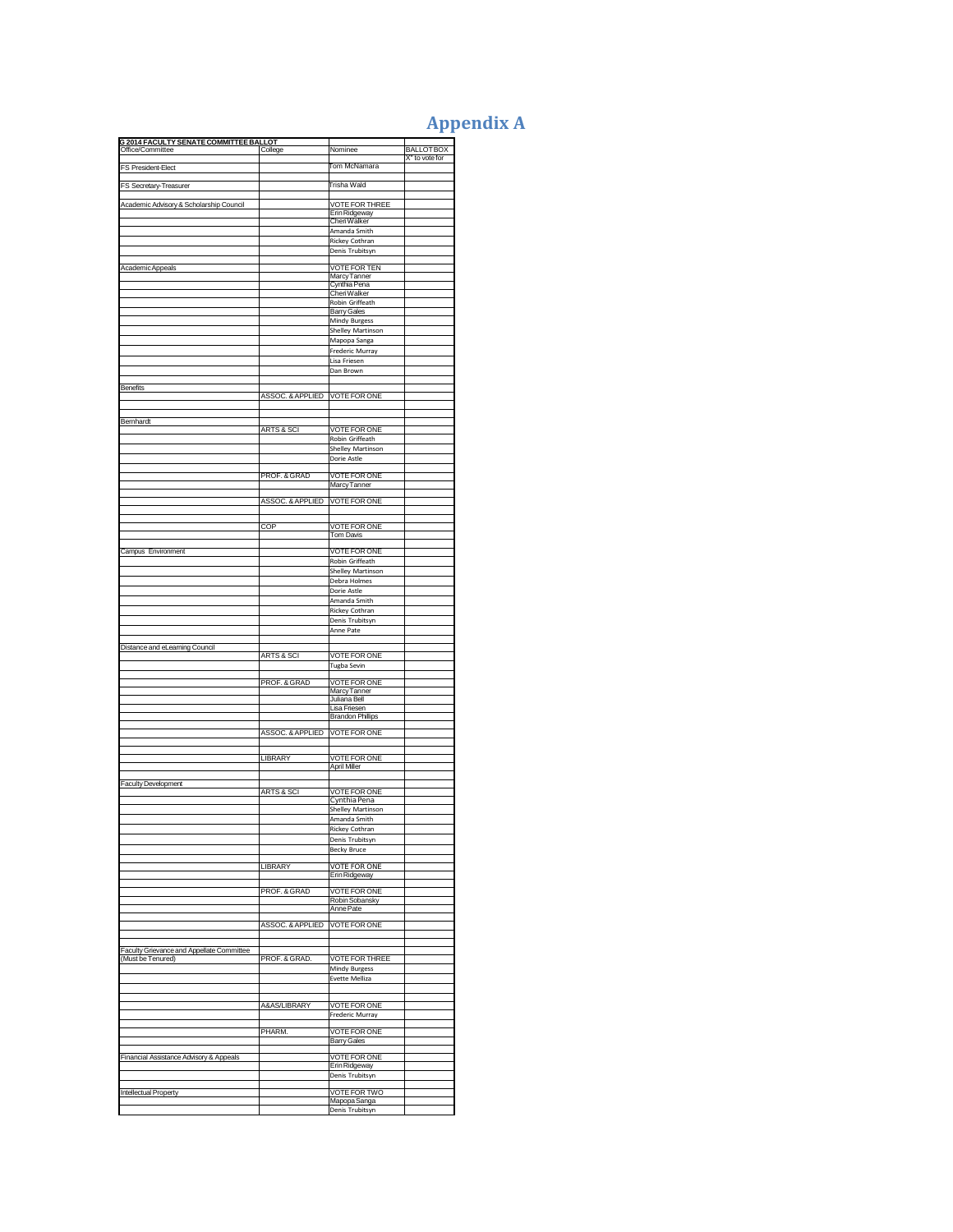|  | Becky Bruce     |  |
|--|-----------------|--|
|  | Stephen Burgess |  |
|  | Raygan Chain    |  |

| 014 FACULTY SENATE COMMITTEE SLATE BALLOT |                             |                                  |                   |
|-------------------------------------------|-----------------------------|----------------------------------|-------------------|
| Office/Committee                          | College                     | Nominee                          | <b>BALLOT BOX</b> |
|                                           |                             |                                  | X" to vote for    |
| FS President-Elect                        |                             |                                  |                   |
|                                           |                             |                                  |                   |
| FS Secretary-Treasurer                    |                             |                                  |                   |
|                                           |                             |                                  |                   |
| Academic Advisory & Scholarship Council   |                             | <b>VOTE FOR THREE</b>            |                   |
|                                           |                             | Cheri Walker                     |                   |
|                                           |                             | Amanda Smith                     |                   |
|                                           |                             | Rickey Cothran                   |                   |
|                                           |                             |                                  |                   |
| Academic Appeals                          |                             | <b>VOTE FOR TEN</b>              |                   |
|                                           |                             | Raygan Chain                     |                   |
|                                           |                             | Cynthia Pena<br>Cheri Walker     |                   |
|                                           |                             | Dorie Astle                      |                   |
|                                           |                             | Mindy Burgess                    |                   |
|                                           |                             |                                  |                   |
|                                           |                             | Debra Holmes                     |                   |
|                                           |                             | Mapopa Sanga                     |                   |
|                                           |                             | <b>Brandon Phillips</b>          |                   |
|                                           |                             | Juliana Bell                     |                   |
|                                           |                             | Dan Brown                        |                   |
|                                           |                             |                                  |                   |
| <b>Benefits</b>                           | ASSOC. & APPLIED            | <b>VOTE FOR ONE</b>              |                   |
|                                           |                             |                                  |                   |
|                                           |                             |                                  |                   |
| Bernhardt                                 |                             |                                  |                   |
|                                           | ARTS & SCI                  | <b>VOTE FOR ONE</b>              |                   |
|                                           |                             | Robin Griffeath                  |                   |
|                                           |                             |                                  |                   |
|                                           | PROF. & GRAD                | <b>VOTE FOR ONE</b>              |                   |
|                                           |                             | Marcy Tanner                     |                   |
|                                           |                             |                                  |                   |
|                                           | ASSOC. & APPLIED            | <b>VOTE FOR ONE</b>              |                   |
|                                           |                             |                                  |                   |
|                                           | COP                         | <b>VOTE FOR ONE</b><br>Tom Davis |                   |
|                                           |                             |                                  |                   |
| Campus Environment                        |                             | <b>VOTE FOR ONE</b>              |                   |
|                                           |                             | Anne Pate                        |                   |
|                                           |                             |                                  |                   |
| Distance and eLearning Council            |                             |                                  |                   |
|                                           | ARTS & SCI                  | <b>VOTE FOR ONE</b>              |                   |
|                                           |                             | Tugba Sevin                      |                   |
|                                           |                             |                                  |                   |
|                                           | PROF. & GRAD                | VOTE FOR ONE                     |                   |
|                                           |                             | Lisa Friesen                     |                   |
|                                           | <b>ASSOC. &amp; APPLIED</b> |                                  |                   |
|                                           |                             | <b>VOTE FOR ONE</b>              |                   |
|                                           |                             |                                  |                   |
|                                           | LIBRARY                     | VOTE FOR ONE                     |                   |
|                                           |                             | <b>April Miller</b>              |                   |
|                                           |                             |                                  |                   |
| <b>Faculty Development</b>                |                             |                                  |                   |
|                                           | ARTS & SCI                  | <b>VOTE FOR ONE</b>              |                   |
|                                           |                             | Shelley Martinson                |                   |
|                                           |                             |                                  |                   |
|                                           | LIBRARY                     | <b>VOTE FOR ONE</b>              |                   |
|                                           |                             | Erin Ridgeway                    |                   |
|                                           | PROF. & GRAD                | VOTE FOR ONE                     |                   |
|                                           |                             | Robin Sobansky                   |                   |
|                                           |                             |                                  |                   |
|                                           | ASSOC. & APPLIED            | VOTE FOR ONE                     |                   |
|                                           |                             |                                  |                   |
|                                           |                             |                                  |                   |
| Faculty Grievance and Appellate Committee |                             |                                  |                   |
| (Must be Tenured)                         | PROF. & GRAD.               | <b>VOTE FOR THREE</b>            |                   |
|                                           |                             | Mindy Burgess                    |                   |
|                                           |                             | Evette Melliza                   |                   |
|                                           |                             |                                  |                   |
|                                           |                             |                                  |                   |
|                                           | A&AS/LIBRARY                | VOTE FOR ONE                     |                   |
|                                           |                             | Frederic Murray                  |                   |
|                                           | PHARM.                      | <b>VOTE FOR ONE</b>              |                   |
|                                           |                             | <b>Barry Gales</b>               |                   |
|                                           |                             |                                  |                   |
| Financial Assistance Advisory & Appeals   |                             | VOTE FOR ONE                     |                   |
|                                           |                             |                                  |                   |